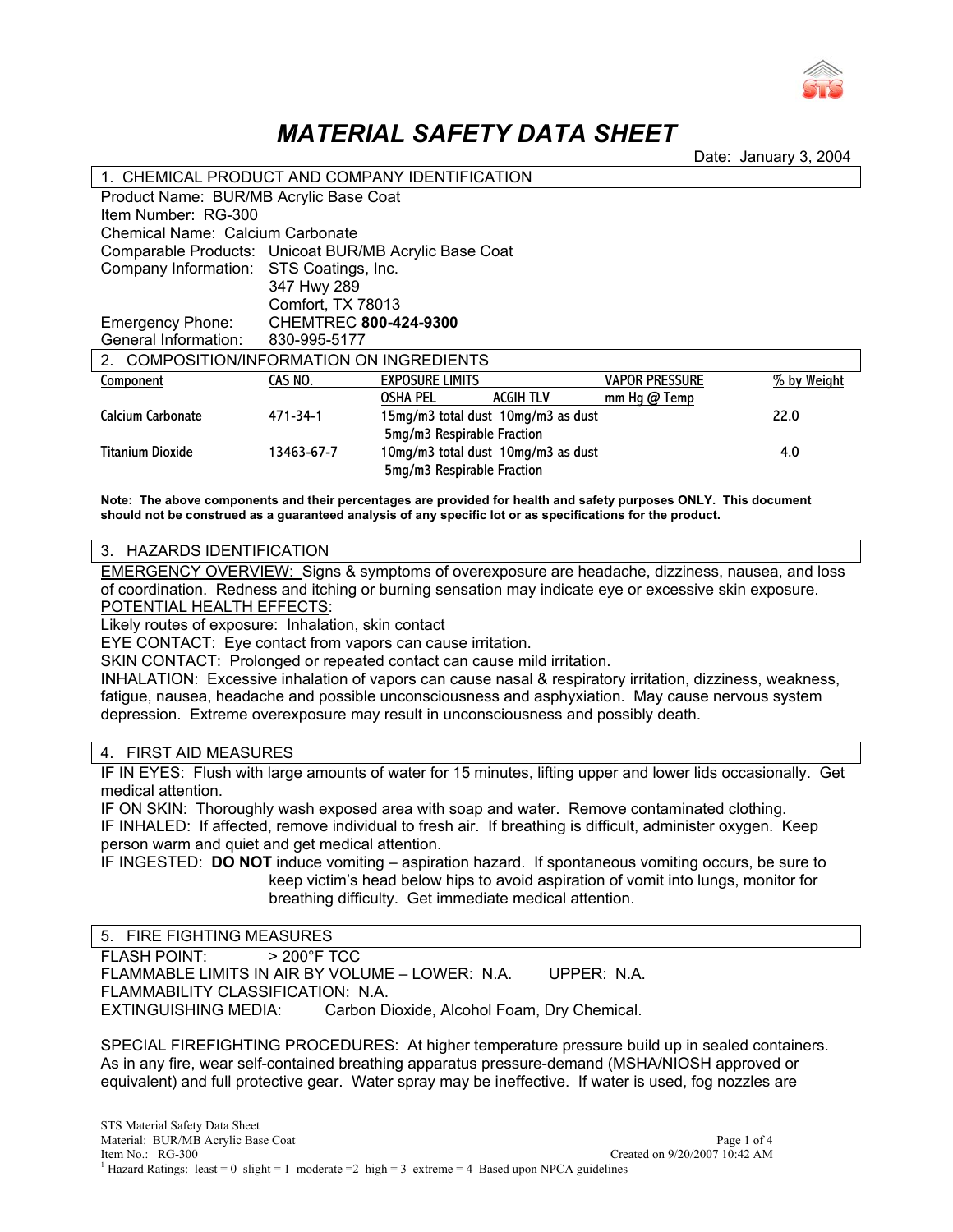

preferable. Water may be used to cool containers exposed to fire to prevent pressure build-up and possible autoignition or explosion when exposed to extreme heat.

UNUSUAL FIRE AND EXPLOSION HAZARDS: Empty containers retain product residue (liquid and/or vapor) and can be dangerous. Closed containers may explode when exposed to extreme heat.

## 6. ACCIDENTAL RELEASE MEASURES

If your facility or operation has an "oil or hazardous substance contingency plan", activate the procedure. Take immediate steps to stop and contain the spill.

Shut off all sources of ignition.

Keep people away.

Recover free product with sorbents, vermiculite or other suitable absorbents.

Minimize skin contact and avoid breathing vapors.

Ventilate confined spaces.

Keep product out of sewers and waterways by diking or impounding.

Advise authorities if product has entered sewers, waterways or extensive land areas.

Assure conformity with all applicable government regulations.

Place in appropriate containers for disposal according to state, local or federal regulations.

7. HANDLING AND STORAGE

HANDLING: Use only in area provided with appropriate ventilation. Keep away from extreme heat. Keep out of reach of children. Transfer only to approved containers with complete and appropriate labeling. Do not take internally.

STORAGE CATEGORY: DOL Storage Class IIIB

Keep container tightly closed in a dry, cool and well-ventilated place.

## 8. EXPOSURE CONTROLS/PERSONAL PROTECTION

EYE PROTECTION: Use safety glasses with unperforated sideshields.

SKIN PROTECTION: Use apron to avoid contamination of clothing. Wear protective gloves to prevent prolonged contact with skin.

RESPIRATORY PROTECTION: Respiratory protection is not generally required for this product when ventilation is adequate. However, if personal exposure cannot be controlled below applicable limits by ventilation, wear a properly fitted organic vapor/particulate respirator approved by NIOSH/MSHA for protection against materials in Section 2.

VENTILATION: Use with adequate ventilation. Local exhaust preferable. General exhaust acceptable if the exposure to materials in Section 2 is maintained below applicable exposure limits. Refer to OSHA Standards 1910.94, 1910.107, 1910.108.

This coating may contain materials classified as nuisance particulates (listed "as dust" in Section 2) which may be present at hazardous levels only during sanding or abrading of the dried film. If no specific dusts are listed in Section 2, the applicable limits for nuisance dusts are ACGIH TLV 10 mg/m3 (total dust), 3 mg/m3 (respirable fraction), OSHA PEL 15 mg/m3 (total dust), 5 mg/m3 (respirable fraction).

Removal of old paint by sanding, scraping or other means may generate dust or fumes that contain lead. Exposure to lead dust or fumes may cause brain damage or other adverse health effects, especially in children or pregnant women. Controlling exposure to lead or other hazardous substances requires the use of proper protective equipment, such as a properly fitted respirator (NIOSH approved) and proper containment and cleanup. For more information call the National Lead Information Center at 1-800-424- LEAD (in US) or contact your local health authority.

When sanding, wirebrushing, abrading, burning or welding the dried film, wear a particular respirator approved by NIOSH/MSHA for protection against non-volatile materials in Section 2.

Intentional misuse by deliberately concentrating and inhaling the contents can be harmful or fatal.

Note: All pigments, fillers, fibers, and extenders in this product are totally encapsulated and do not pose a respirable dust hazard during installation and use of this product.

Components referred to herein, may be regulated by specific Canadian provincial legislation. Please refer to exposure limits legislated for the province in which the substance will be used.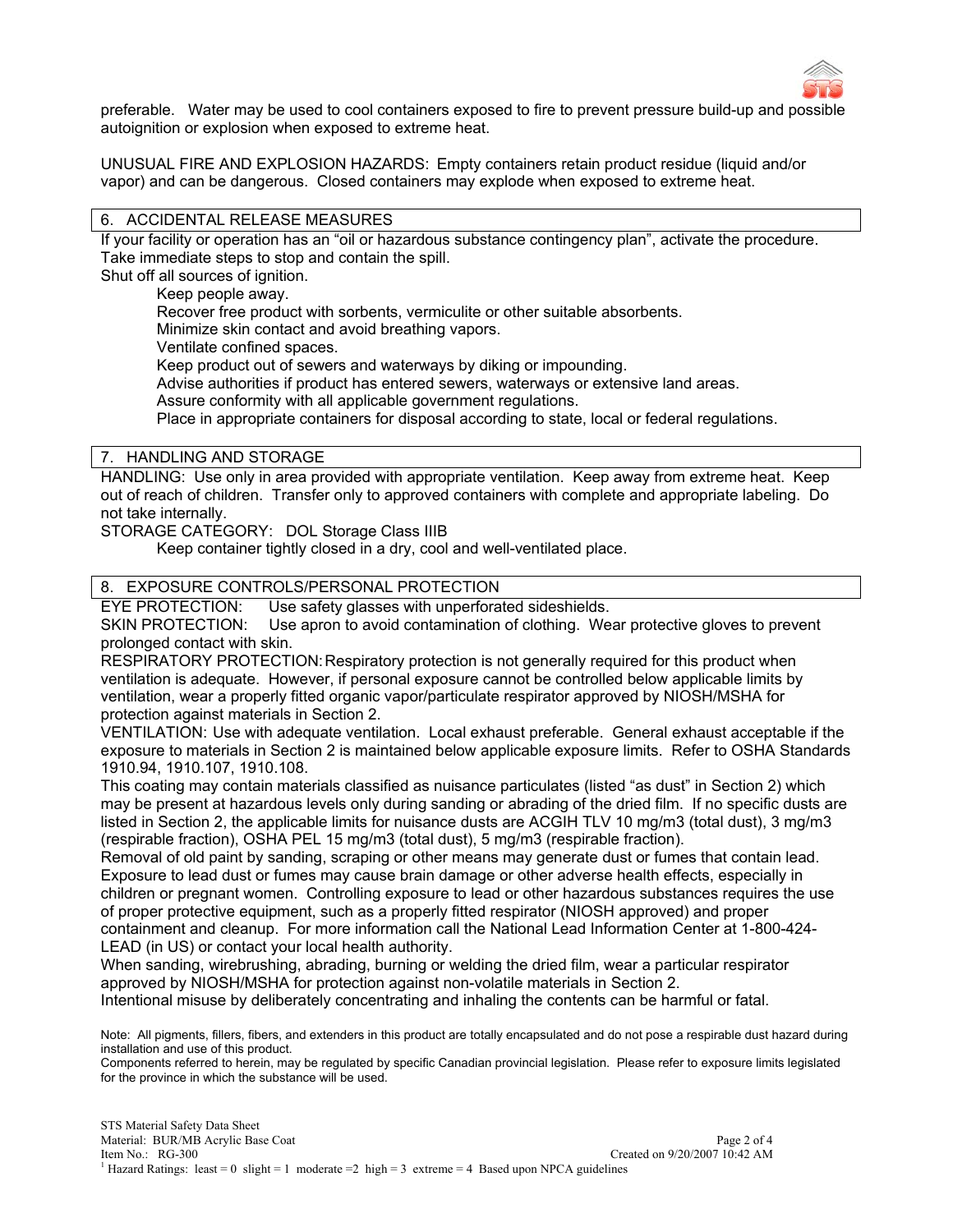

9. PHYSICAL AND CHEMICAL PROPERTIES SPECIFIC GRAVITY (H2O = 1): 1.23 EVAPORATION RATE: Slower than Ether BOILING POINT (F): 212 - 213°F 100 - 100°C VAPOR DENSITY: Heavier than air SOLUBILITY IN WATER: N.A. VOLATILE VOLUME: 59% PH: 9.0 VOLATILE ORGANIC COMPOUNDS (VOC Theoretical) 0.32 lb/gal 38 g/l Less Water and Federally Exempt Solvents 0.13 lb/gal 16 g/l Emitted VOC *NOTE: These physical data are typical values based on material testing, but may vary from sample to sample. Typical values should not be construed as a guaranteed analysis of any specific lot or as specifications for the product.* 

10. STABILITY AND REACTIVITY

STABILITY: stable CONDITIONS TO AVOID: Keep containers tightly closed. Avoid extreme heat. MATERIALS TO AVOID: none known. HAZARDOUS DECOMPOSITION PRODUCTS: By fire: Carbon dioxide, carbon monoxide. HAZARDOUS POLYMERIZATION: Will not occur.

# 11. TOXICOLOGICAL INFORMATION

CHRONIC HEALTH HAZARDS:

No ingredient in this product is an IARC, NTP, or OSHA listed carcinogen.

Rats exposed to titanium dioxide dust at 250 mg/m3 developed lung cancer, however, such exposure levels are not attainable in the workplace.

TOXICOLOGY DATA

| CAS. NO.   | <b>INGREDIENT</b> |          |                    |      |
|------------|-------------------|----------|--------------------|------|
| 471-34-1   | Calcium Carbonate |          | LC50 RAT 4 HR N.A. |      |
|            |                   | LD50 RAT |                    | N.A. |
| 13463-67-7 | Titanium Dioxide  |          | LC50 RAT 4 HR N.A. |      |
|            |                   | LD50 RAT |                    | N.A. |

12. ECOTOXICOLOGICAL INFORMATION

No data available.

## 13. DISPOSAL CONSIDERATIONS

Waste from this product is not hazardous as defined under the Resource Conservation and Recovery Act (RCRA) 40 CFR 261.

Incinerate in approved facility. Do not incinerate closed container. Dispose of in accordance with all applicable federal, state and local regulations.

14. TRANSPORT INFORMATION

No data available.

15. REGULATORY INFORMATION

No ingredients in this product are subject to SARA 313 (40 CFR 372.65C) Supplier Notification.

TSCA CERTIFICATION – All chemicals in this product are listed, or are exempt from listing, on the TSCA Inventory.

CA Proposition 65 Warning: This product may contain chemicals known to the State of California to cause cancer, birth defects, and/or other reproductive harm.